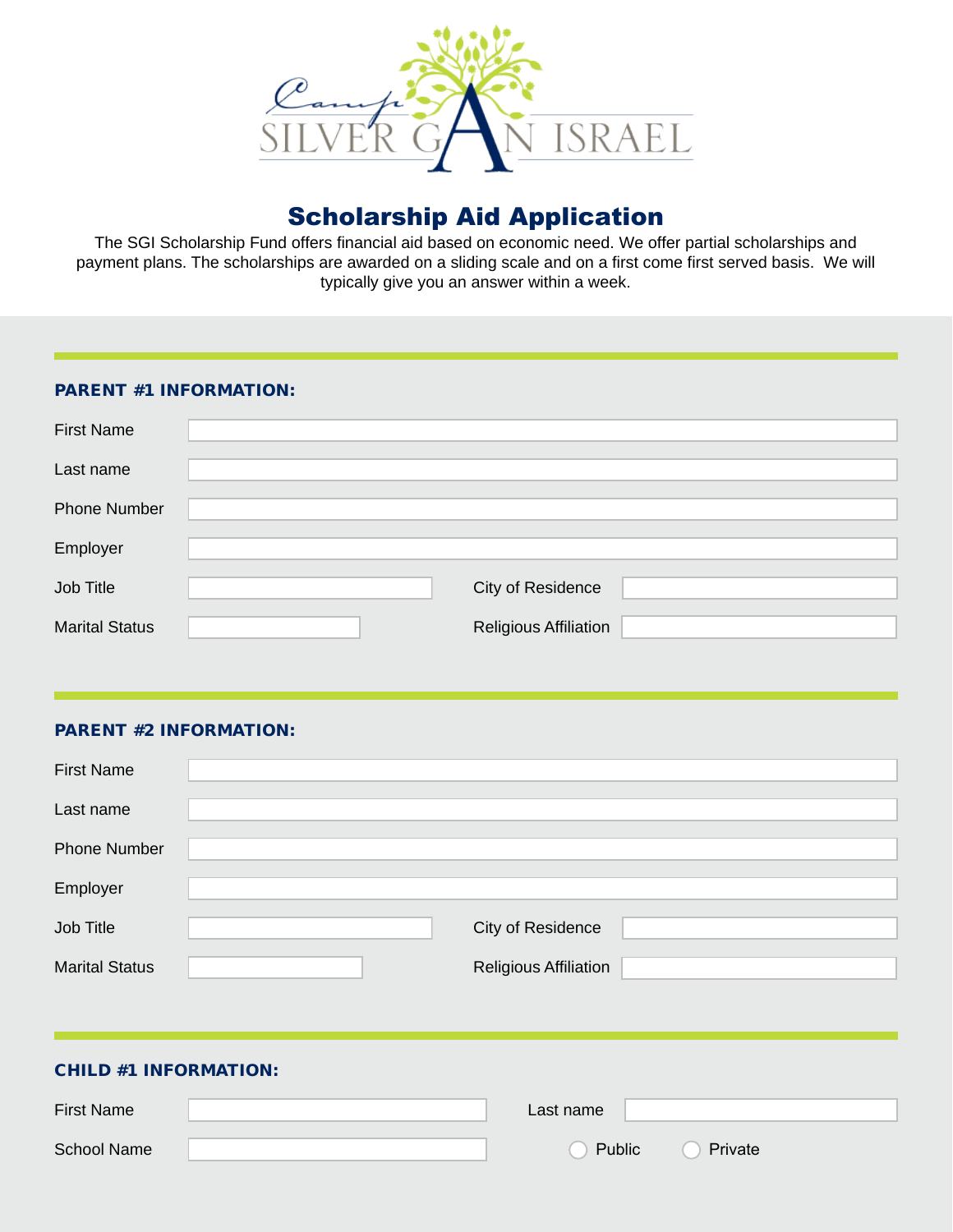| Grade (Upcoming Fall)        | Which camp did this child attend last summer, if any?                   |
|------------------------------|-------------------------------------------------------------------------|
| What was the tuition amount? | Did you receive a camp scholarship last summer?<br>Yes<br>Unsure<br>No. |
| If yes, please list amount   | How many weeks do you want this child to attend SGI?                    |
| <b>CHILD #2 INFORMATION:</b> |                                                                         |

| <b>First Name</b>            | Last name                                             |
|------------------------------|-------------------------------------------------------|
| <b>School Name</b>           | Public<br>Private                                     |
| Grade (Upcoming Fall)        | Which camp did this child attend last summer, if any? |
|                              |                                                       |
| What was the tuition amount? | Did you receive a camp scholarship last summer?       |
|                              | Yes<br>Unsure<br>No.                                  |
| If yes, please list amount   | How many weeks do you want this child to attend SGI?  |
|                              |                                                       |

## CHILD #3 INFORMATION:

| <b>First Name</b>            | Last name                                             |
|------------------------------|-------------------------------------------------------|
| <b>School Name</b>           | Private<br>Public                                     |
| Grade (Upcoming Fall)        | Which camp did this child attend last summer, if any? |
|                              |                                                       |
| What was the tuition amount? | Did you receive a camp scholarship last summer?       |
|                              | Yes<br>Unsure<br>No.                                  |
| If yes, please list amount   | How many weeks do you want this child to attend SGI?  |
|                              |                                                       |

Would you be willing to help the camp out in exchange for some of your camp fees?

If yes, do you have any particular skills that you would like to share with our campers or staff or any other bartering ideas?